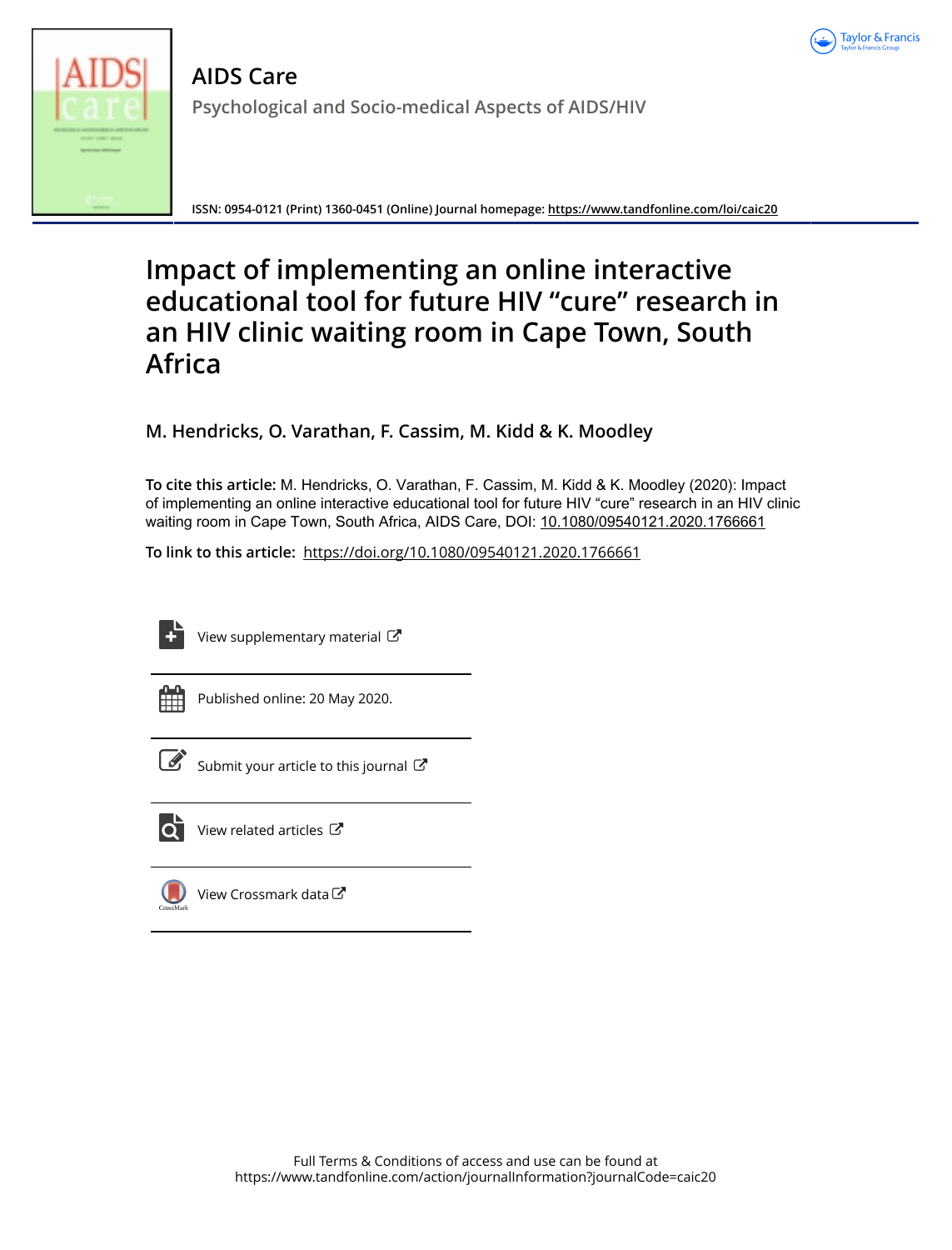Check for updates

## <span id="page-1-0"></span>Impact of implementing an online interactive educational tool for future HIV "cure" research in an HIV clinic waiting room in Cape Town, South Africa

### M. Hendricks<sup>a</sup>, O. Varathan<sup>a</sup>, F. Cassim<sup>a</sup>, M. Kidd <sup>b</sup> and K. Moodley<sup>a</sup>

<sup>a</sup>Centre for Medical Ethics and Law, Stellenbosch University, Cape Town, South Africa; <sup>b</sup>Department of Statistics, Stellenbosch University, Cape Town, South Africa

#### ABSTRACT

Access to antiretroviral treatment (ART) in South Africa is suboptimal and erratic. For those on treatment, compliance remains a significant challenge. Interruptions to ART have negative implications for the individual and the epidemic. ART is therefore not a sustainable solution and there is an urgent need for a cure. As HIV cure research expands globally, the need to engage community members about cure is becoming a priority. It is vital that potential trial participants understand basic HIV cure research concepts. An online interactive educational tool was cocreated with HIV stakeholders to engage and inform HIV research trial participants. The study was conducted with patients at the FAMCRU HIV clinic at Tygerberg Hospital in Cape Town, South Africa. The educational tool comprises two modules that provide information on HIV prevention, treatment and cure research. Participants completed a questionnaire before and after interacting with the programme. There was a significant increase in knowledge scores of participants demonstrated after using the tool. The interactive tool was successful in increasing participants' knowledge of HIV prevention, treatment and cure research.

#### ARTICLE HISTORY

Received 9 July 2019 Accepted 3 May 2020

#### **KEYWORDS**

HIV cure research; education; Audio-visual aids; Multimedia programme; patient participation; interactive tool; HIV knowledge

#### Introduction

South Africa has the largest population of HIV infected individuals globally, estimated at 7.97 million with 62% of the infected population receiving antiretroviral therapy (ART) in 2019. Effective treatment of chronic diseases, such as HIV, combined with health education, promotes patient self-management (Kamimura et al., [2017](#page-4-0)). Due to side effects, suboptimal compliance and resistance, lifelong anti-retroviral treatment is not a sustainable solution. Although cure strategies are important HIV cure research trials often involve potentially high risk interventions (Dubé et al., [2019](#page-4-0)) and study participants should be aware of potential risks. Limited inquiry has been aimed at understanding the needs, motivation and perceptions of people living with HIV recruited to join remission/cure research studies. Informed consent in HIV cure research is challenged by information disclosure to potential participants and understanding cure science strategies (Bromwich & Millum, [2017](#page-4-0)).

Waiting rooms in healthcare settings are an opportune environment to engage with patients, parents, caregivers and family members to share information informally.

Conventional methods for patient education include pamphlets, posters and bulletin boards however, new approaches such as video and computer multimedia programmes are associated with improved patient knowledge, engagement in care (Reid et al., [2017](#page-4-0)). Positive feedback from participants in other studies suggests that multimedia education is a favourable supplement to conventional written and face-to-face trial information and can be understood by adolescents and parents (Michalski et al., [2016](#page-4-0)). HIV research studies in resource limited settings often enrol volunteers with limited understanding of medical research (Afolabi et al., [2015;](#page-4-0) Staunton et al., [2018](#page-5-0)). This supports science translation and educational tool development.

Our study team developed an interactive educational tool for use by patients and caregivers at the FAMCRU clinic at Tygerberg hospital. The clinic receives HIV positive patients and research participants daily. Participants, usually children, are accompanied by their parents or caregivers and wait long hours before consulting with healthcare providers or study investigators. In an effort to increase engagement with patients, research participants, parents and caregivers, the tool was developed to discuss treatment, prevention and unintended implications of HIV cure research. The aim of the study was to assess the efficacy of the educational tool in improving HIV understanding.

CONTACT K. Moodley **is** [km@sun.ac.za](mailto:km@sun.ac.za) Supplemental data for this article can be accessed https://doi.org/10.1080/09540121.2020.1766661.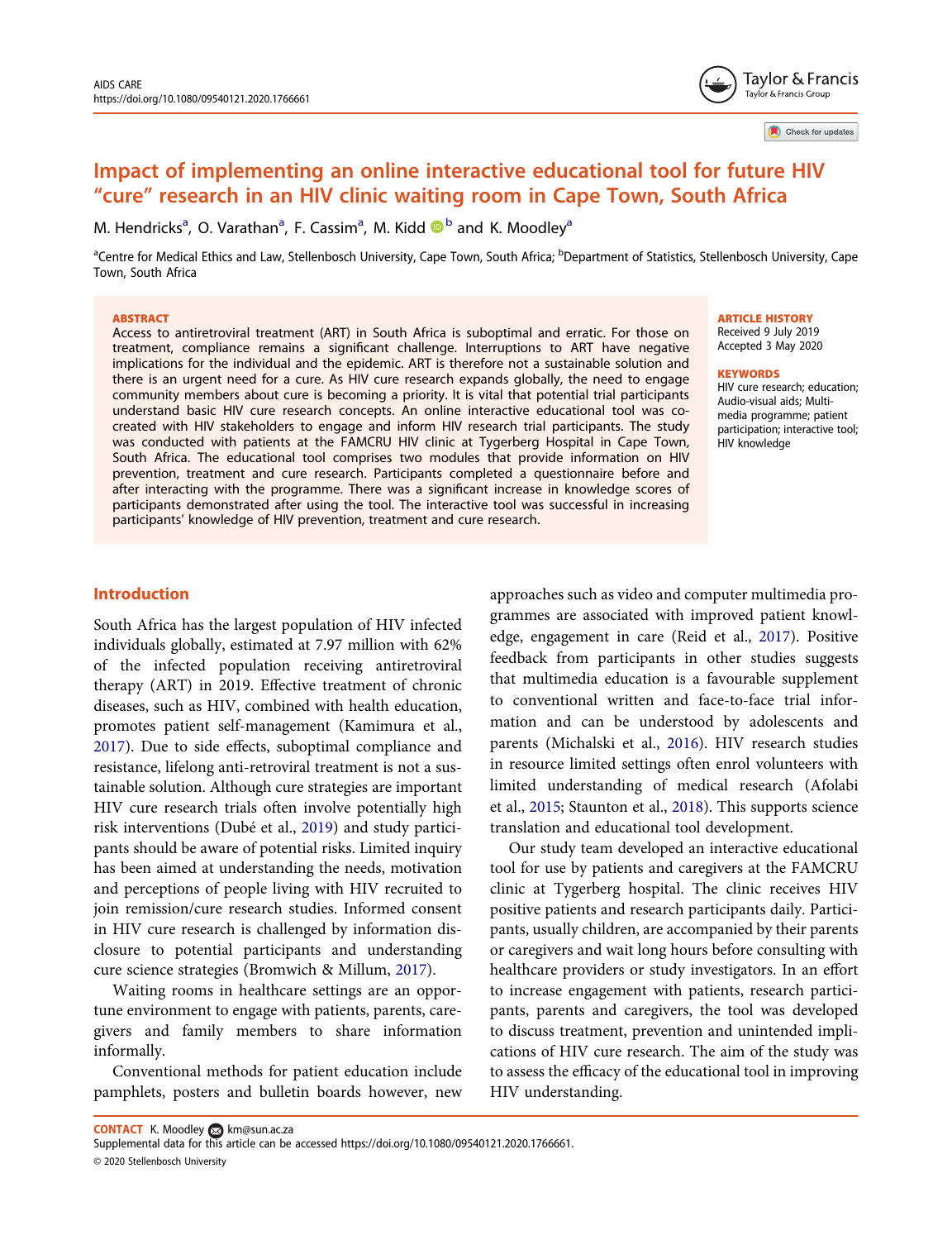#### **Methods**

#### Study design

The efficacy of the online tool was assessed using an uncontrolled quasi-experimental study, namely the "one group pre-test–post-test design". The pre-test measurement served as a control "group". Participants completed a questionnaire comprising multiple choice questions, before and immediately after completing the online interactive programme. The questionnaire comprised 10 true and false questions testing basic information on HIV prevention, treatment and cure research and was pilot tested on 10 participants prior to the study. It assessed whether the modules improved basic knowledge by comparing scores before and after exposure to the interactive tool. The questionnaire was based on information provided throughout the online modules and tested understanding of concepts. Questions were developed in consultation with Community Advisory Board (CAB) members. A similar questionnaire was used when engaging Grade 9 high school learners during a HIV educational workshop.

#### Interactive educational tool module content

POWTOON software for animation creation was used to develop the content of the tool. SCORM- Ispring solutions was used to generate the questionnaire. Each module comprises information on HIV and a short video followed by a few questions. Module one comprises animations on HIV prevention and treatment research, pre-exposure prophylaxis (PreP) and HIV vaccine trials. Module two looks at HIV cure research (CD4 cells, viral suppression), and early treatment: the Mississippi baby, the South African patient and the Berlin patient.

Modules comprise simple explanation of terminology, tips on prevention and information on cure research.

Each module is 10–15 min long, requiring a total participation time of approximately 30 min. The online platform was set-up in two booths on touchscreen computers, mounted on an immobile kiosk for security and confidentiality purposes. Participants were provided with an introduction to the programme and were allowed to work through it at their own pace. They were required to complete a questionnaire before and after interaction with the programme. Language proficiency and literacy of participants were considered throughout. Each answer scored one mark out of a potential 10 marks. The tool is by nature interactive as certain prompts need to be heeded and questions correctly answered along the way to progress to completion. These questions are aimed at testing whether basic concepts have been understood before progressing to additional information.

Input from CAB members and clinic health care providers at the FAMCRU Clinic was obtained as part of a community engagement process to ensure that the content and mode of delivery was relevant and appropriate. The tool forms part of a comprehensive community engagement strategy.

#### **Recruitment**

Healthcare workers at the clinic informed potential volunteers about the study. If they were keen to engage with the online tool, a field worker trained on the tool, discussed it with them first. The study population included adult patients or parents/caregivers of patients and were 18 years or older. Fifty-one (51) study participants were recruited from the waiting room.

#### Data Collection and statistical analysis

Data collection occurred at the clinic between 18 April and 9 May 2018. Testing for possible significant change in average knowledge scores between pre- and post-testing periods was conducted using mixed-model repeated measures analysis of variance (ANOVA).

Ethics approval was obtained from the Health Research Ethics Committee (HREC) at Stellenbosch University (N3/05/063) and institutional approval was also obtained. Participants provided written informed consent before engaging with the online platform. Headphones and a touch screen computer were located in a kiosk to maintain privacy. Participants received a R50 (US\$ 3) voucher for time and inconvenience as prescribed by national ethics guidance. This was in addition to reimbursement for travel for other studies.

#### Results

#### Demographic details

Fifty one participants were recruited. The study population had a median age of 25.0 years with 91% females and 9% males. 49% (25) of participants completed grades 11–12 as their highest level of education; 47% (24) completed grades 7–10; 2% (1) had tertiary education while 2% (1) completed grade 1. Home language selected was Afrikaans for 43% (22), English and isiXhosa for 22% (11), isiXhosa for 16% (8), and English for 12% (6). 63% of the participants were unemployed, 30% worked part-time and 7% were in fulltime employment.

#### Knowledge Scores

[Figure 1](#page-3-0) shows a significant improvement ( $p = 0.0006$ ) in scores of the questionnaire taken before and after using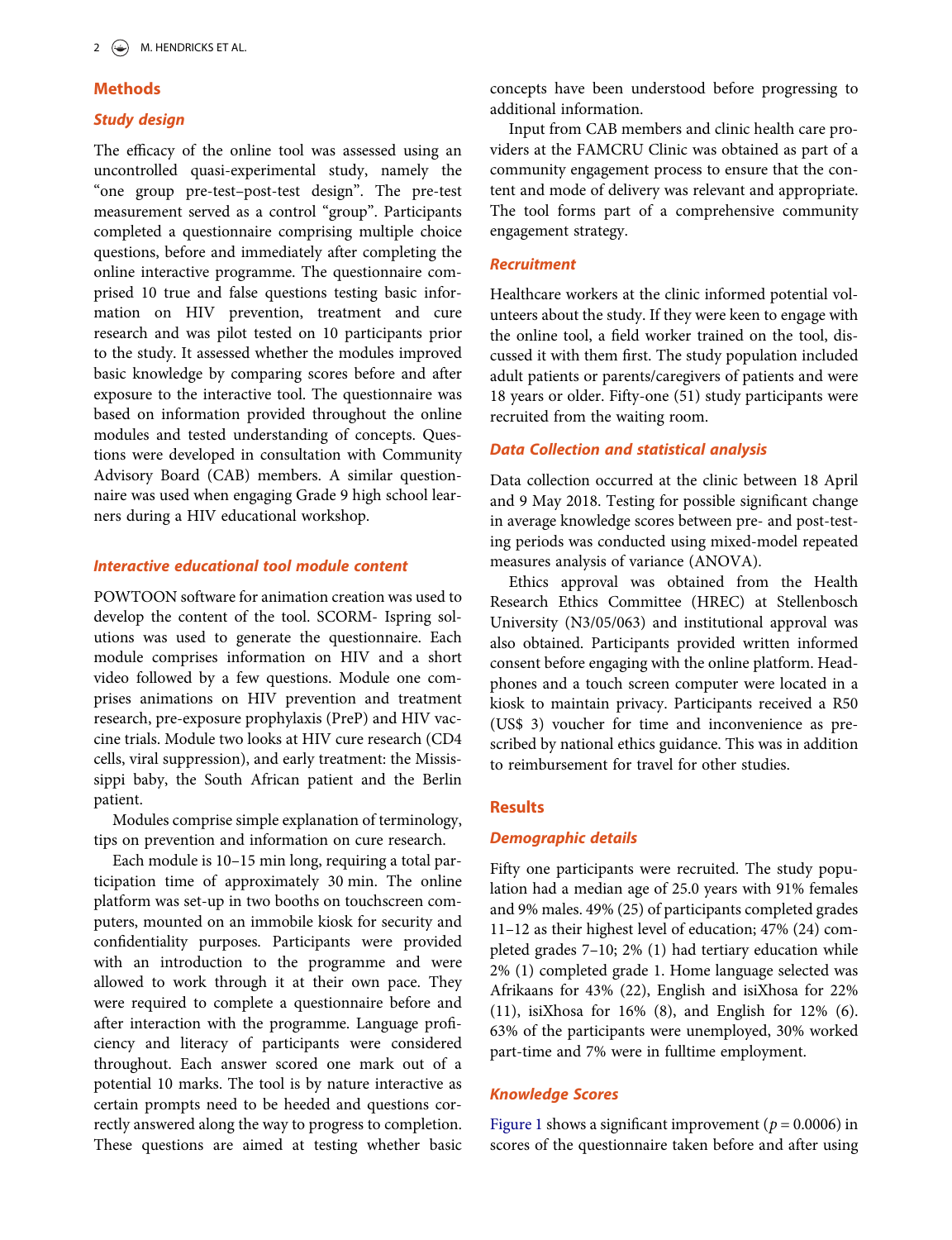time: LS Means Current effect: F(1, 49)=19.280, p=.00006 Type III decomposition Vertical bars denote 0.95 confidence intervals

<span id="page-3-0"></span>

Figure 1. Knowledge scores before and after use of the interactive tool. Vertical bars denote 0.95 confidence interval. The x axis displays the time of the test as either pre-test or post-test. The y axis displays the knowledge score in percentage.

the interactive tool. The increase in knowledge score was from 57% pre-test to 68% post-test.

#### **Discussion**

The results indicate that the online interactive tool was effective in increasing knowledge of key concepts related to HIV prevention, treatment and cure amongst study participants. These findings are consistent with results of similar studies conducted in South Africa where the use of multimedia tools such as videos had a measurable and beneficial impact on improving patient/participant knowledge (Matthews et al., [2002;](#page-4-0) Wong et al., [2006\)](#page-5-0). Our results concur with international studies using multimedia tools to more adequately inform and educate study participants on research studies (Afolabi et al., [2015](#page-4-0); Jimison et al., [1998](#page-4-0); Joseph et al., [2006](#page-4-0); Kraft et al., [2017;](#page-4-0) Michalski et al., [2016](#page-4-0); Siu et al., [2016;](#page-5-0) Weston et al., [1997\)](#page-5-0).

A quasi-experimental pre-test post-test design was implemented in this study due to the short study duration and small sample size. With the pre-test and post-tests being conducted immediately before and after interaction with the online tool, the potential impact of confounding factors was limited. The correct answers to questions in the questionnaires were provided to study participants at the end of this study to ensure that they left with accurate information.

Higher levels of education of participants may improve their ability to engage with an intervention and to have a better understanding of module content. This was seen in our study where the majority of study participants had their highest levels of education as grade 10 or higher. This enabled participants to better comprehend and retain information. These results concurred with findings in other studies demonstrating effectivity of multimedia interactive tools with higher levels of education (Erlen, [2010](#page-4-0); Flory & Emanuel, [2004;](#page-4-0) Joseph et al., [2006](#page-4-0)). Multimedia interventions using mobile technology have been used in waiting rooms similar to ours (Reychav et al., [2018](#page-4-0)). Educational videos have been effectively used in various clinics to provide parents and children with an interactive learning experience about sickle cell disease (Leong et al., [2018\)](#page-4-0). In this study, the waiting room was an ideal space to engage and interact with participants as they had long waiting hours. Having two separate computer kiosks allowed for simultaneous participation. The primary benefit of the study to participants is increased knowledge about HIV prevention, treatment, and cure research. Although the language used in the interactive tools and questionnaire (English) was not the first language of 59% of participants, they were all able to read and understand English. Translation into other languages may have resulted in higher knowledge scores. However, with multiple official languages in South Africa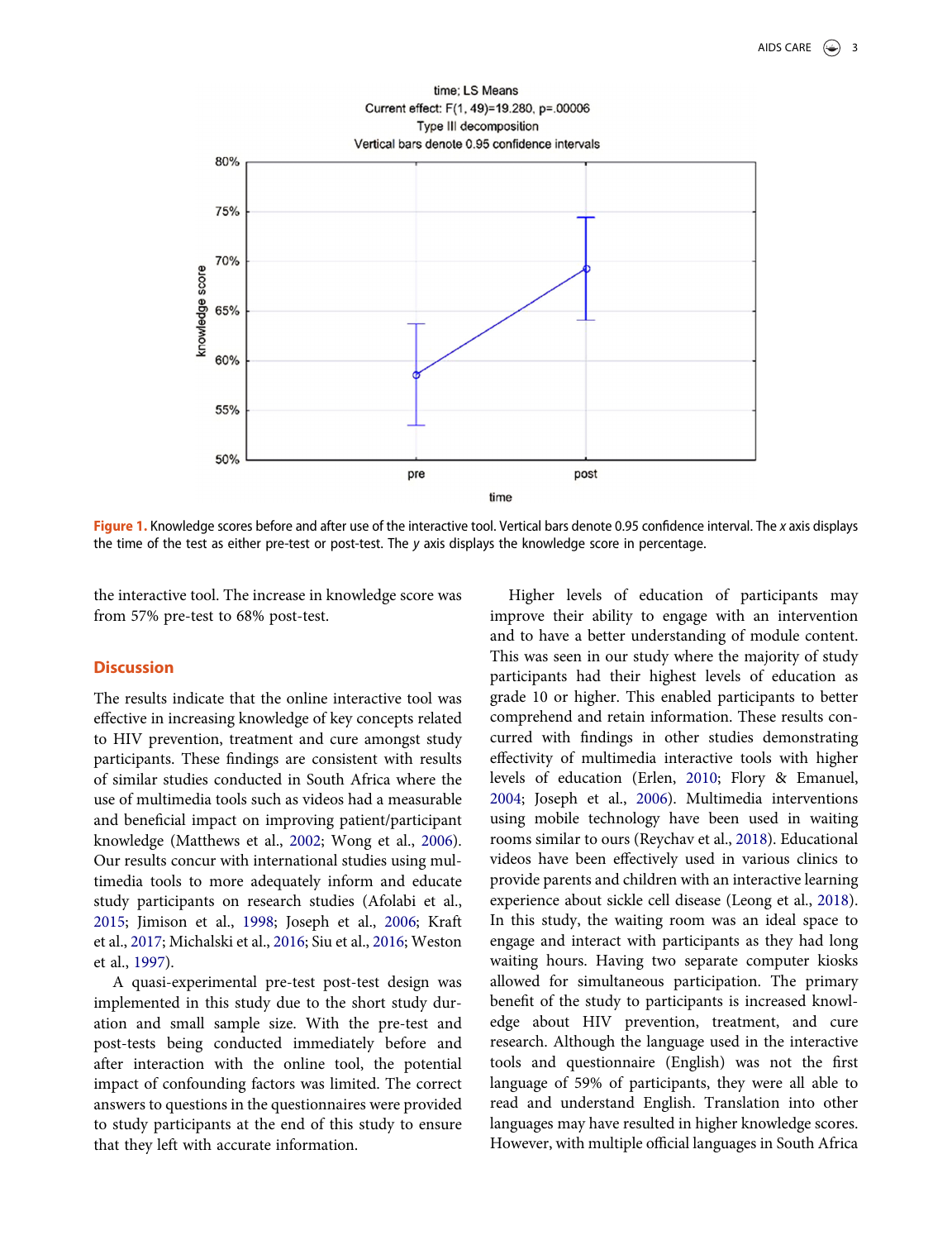<span id="page-4-0"></span>this was not a feasible option. Study participants were predominantly female as these are the caregivers who usually bring their children to the clinic for treatment or research purposes.

#### Conclusion

In this study the interactive educational tool was successful in increasing participants' knowledge of HIV cure research. It is an effective method for stakeholder engagement in hospital waiting rooms. This tool could also be used to enhance consent processes in future cure research in similar settings.

#### Acknowledgements

The authors would like to acknowledge Tygerberg Hospital, in particular the FAMCRU Clinic for supporting the project. The authors thank all the study participants. MH conducted interviews, analysed data, and was responsible for drafting the article and revised all subsequent editions. OV conducted a literature review and drafted sections of the article. FC created the POWTOONS animations for the online interactive tools. She commented on the draft version of the article. MK was responsible for statistical analysis and commented on all drafts of the article. KM is the Principal Investigator of the project and provided general oversight. She was involved in designing the study, supervising the development of module content and editing the article.

#### Disclosure statement

No potential conflict of interest was reported by the author(s).

#### Funding

NIH/NIAID grant (R01A108366-01: 'Unintended and Intended Implications of HIV Cure: A Social and Ethical Analysis'). The Working Group's composition and rationale is explained at <http://searchiv.web.unc.edu/>.

#### **ORCID**

M. Kidd <http://orcid.org/0000-0002-4887-7296>

#### **References**

- Afolabi, M. O., McGrath, N., D'Alessandro, U., Kampmann, B., Imoukhuede, E. B., Ravinetto, R. M., Alexander, N., Larson, H. J., Chandramohan, D., & Bojang, K. [\(2015](#page-1-0)). A multimedia consent tool for research participants in the Gambia: A randomized controlled trial. Bulletin of the World Health Organization, 93(5), 320–328A. [https://doi.](https://doi.org/10.2471/BLT.14.146159) [org/10.2471/BLT.14.146159](https://doi.org/10.2471/BLT.14.146159)
- Bromwich, D., & Millum, J. R. ([2017\)](#page-1-0). Informed consent to HIV cure research. Journal of Medical Ethics, 43

(2), 108–113. [https://doi.org/10.1136/medethics-2015-](https://doi.org/10.1136/medethics-2015-103122) [103122](https://doi.org/10.1136/medethics-2015-103122)

- Dubé, K., Barr, L., Palm, D., Brown, B., & Taylor, J. ([2019](#page-1-0)). Putting participants at the centre of HIV cure research. The Lancet. HIV, 3018(19), 1–2. [https://doi.org/10.1016/](https://doi.org/10.1016/S2352-3018(19)30031-1) [S2352-3018](https://doi.org/10.1016/S2352-3018(19)30031-1)
- Erlen, J. A. [\(2010](#page-3-0)). Informed consent: Revisiting the issues. Orthopaedic Nursing, 29(4), 276–280. [https://doi.org/10.](https://doi.org/10.1097/NOR.0b013e3181e517f1) [1097/NOR.0b013e3181e517f1](https://doi.org/10.1097/NOR.0b013e3181e517f1)
- Flory, J., & Emanuel, E. ([2004](#page-3-0)). Interventions to improve research in informed consent for research. JAMA, 292(13), 1593–1601. <https://doi.org/10.1001/jama.292.13.1593>
- Jimison, H. B., Sher, P. P., Appleyard, R., & Levernois, Y. ([1998](#page-3-0)). The use of multimedia in the informed consent process. Journal of the American Medical Informatics Association, 5(3), 245–256. [https://doi.org/10.1136/jamia.](https://doi.org/10.1136/jamia.1998.0050245) [1998.0050245](https://doi.org/10.1136/jamia.1998.0050245)
- Joseph, P., Schackman, B. R., Horwitz, R., Nerette, S., Verdier, R. I., & Dorsainvil, D. ([2006](#page-3-0)). The use of an educational video during informed consent in an HIV clinical trial in Haiti. JAIDS Journal of Acquired Immune Deficiency Syndromes, 42(5), 588–591. [https://doi.org/10.1097/01.qai.](https://doi.org/10.1097/01.qai.0000229998.59869.05) [0000229998.59869.05](https://doi.org/10.1097/01.qai.0000229998.59869.05)
- Kamimura, A., Tabler, J., Myers, K., Ahmed, F., Aguilera, G., & Ashby, J. [\(2017\)](#page-1-0). Student-led health education programmes in the waiting room of a free clinic for uninsured patients. Health Education Journal, 76(3), 282–292. [https://doi.org/](https://doi.org/10.1177/0017896916671761) [10.1177/0017896916671761](https://doi.org/10.1177/0017896916671761)
- Kraft, S. A., Constantine, M., Magnus, D., Porter, K. M., Soo-, S., Lee, J., Green, M., Kass, N., Wilfond, B., & Cho, M. ([2017](#page-3-0)). A randomized study of multimedia informational aids for research on medical practices: Implications for informed consent. Clinical Trials: Journal of the Society for Clinical Trials, 14(1), 94–102. [https://doi.org/10.1177/](https://doi.org/10.1177/1740774516669352) [1740774516669352](https://doi.org/10.1177/1740774516669352)
- Leong, Z. A., Horn, M. S., Thaniel, L., & Meier, E. ([2018](#page-3-0), April 21–26). Inspiring AWE : Transforming clinic waiting rooms into informal learning environments with active waiting education. Proc of CHI., Montreal, Canada.
- Matthews, C., Guttmacher, S. J., Coetzee, N., Magwaza, S., Stein, J., Lombard, C., Goldstein, S., & Coetzee, D. ([2002](#page-3-0)). Evaluation of a video based health education strategy to improve sexually transmitted disease partner notification in South Africa. Sexually Transmitted Infections, 78(1), 53–57. [https://doi.org/10.1136/sti.78.](https://doi.org/10.1136/sti.78.1.53) [1.53](https://doi.org/10.1136/sti.78.1.53)
- Michalski, A., Stopa, M., & Miśkowiak, B. [\(2016\)](#page-1-0). Use of multimedia technology in the doctor-patient relationship for obtaining patient informed consent. Medical Science Monitor, 22, 3994–3999. [https://doi.org/10.12659/MSM.](https://doi.org/10.12659/MSM.894147) [894147](https://doi.org/10.12659/MSM.894147)
- Reid, S., Neto, G., Tse, S., Farion, K. J., Marvizi, A., Smith, L., Clarkin, C., Rohde, K., & Moreau, K. [\(2017\)](#page-1-0). Education in the waiting room: Description of a pediatric emergency department educational initiative. Pediatric Emergency Care, 33(10), e87–e91. [https://doi.org/10.1097/PEC.](https://doi.org/10.1097/PEC.0000000000001140) [0000000000001140](https://doi.org/10.1097/PEC.0000000000001140)
- Reychav, I., Parush, A., McHaney, R., Hazan, M., & Moshonov, R. ([2018](#page-3-0)). The use of mobile technology in waiting rooms to leverage women's empowerment: A conceptual context. Health Informatics Journal, 24(3), 277–292. <https://doi.org/10.1177/1460458216671561>